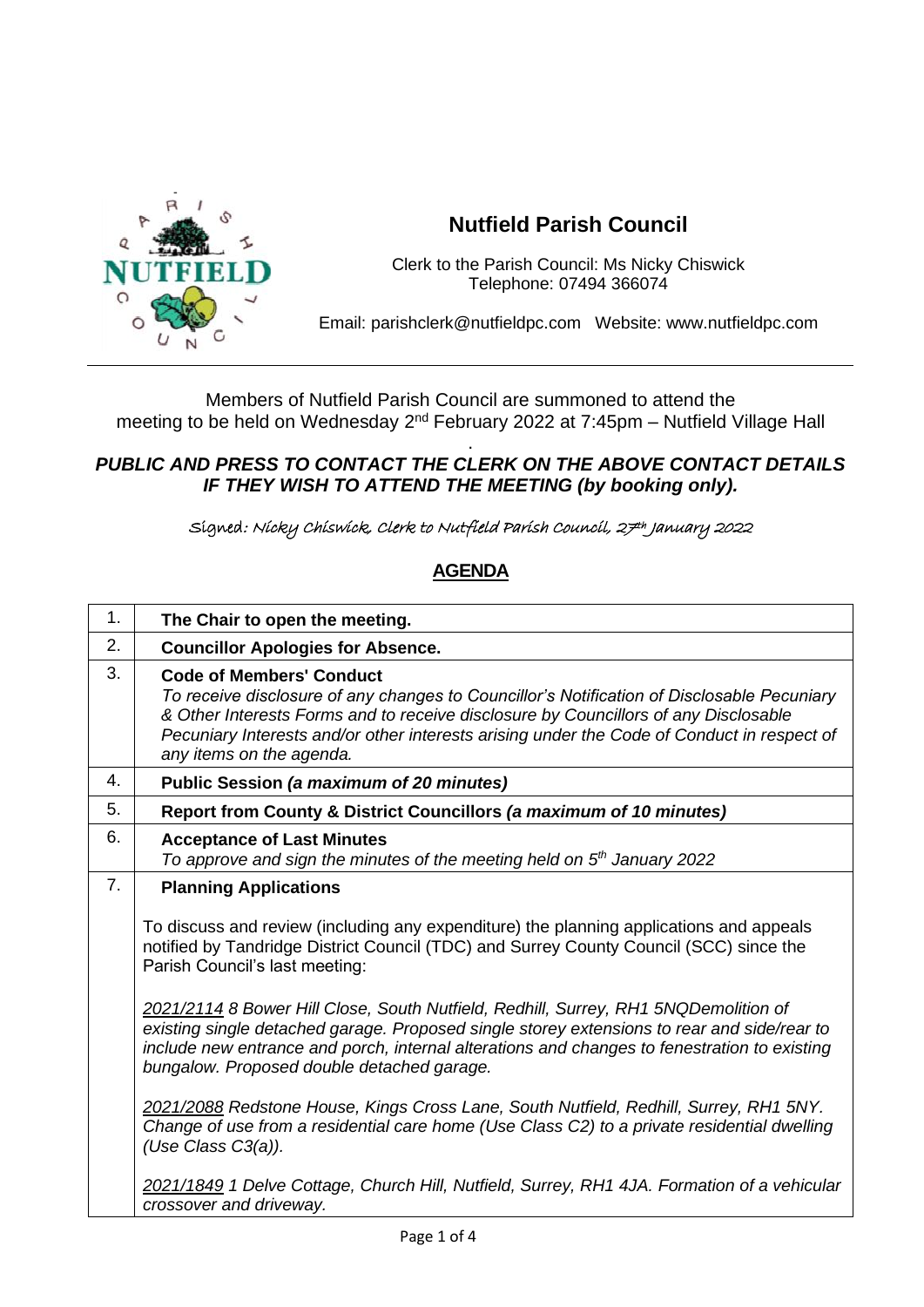|     | 2021/2083 Henhaw Farm, Coopers Hill Road, South Nutfield, Redhill, Surrey, RH1 5PD.<br>Removal of condition 5 (Use Class) of planning permission ref: 2016/352 (Formation of all-<br>weather equestrian exercise arena with 1.5m high fences and gates for private/domestic<br>purposes. (Amended description)).                                                             |
|-----|------------------------------------------------------------------------------------------------------------------------------------------------------------------------------------------------------------------------------------------------------------------------------------------------------------------------------------------------------------------------------|
|     | 2021/2159 The White House, 11 High Street, Nutfield, Redhill, Surrey, RH1 4HH. Erection of<br>two storey rear extension, first floor side extension, to facilitate the enlargement of an<br>existing studio flat to a 2-bedroom flat and the formation of 1 x 1-bedroom flat with balcony<br>together with associated fenestration alterations, landscaping and car parking. |
|     | 2021/1971 Beechfields, Nutfield Marsh Road, Nutfield, Redhill, Surrey, RH1 4EU. Creation<br>of new entrance with canopy on side elevation following closure of existing front door.<br>Insertion of new window on side elevation at ground floor level. Alteration to neighbouring<br>property canopy to front elevation (amended plans and description).                    |
|     | 2022/21 12 Ridge Green, South Nutfield, Redhill, Surrey, RH1 5RN. Erection of first floor<br>side extension with Juliet balcony over garage and new roof over existing single storey<br>projections Installation of solar panels and changes to external finishes. New access<br>stairway.                                                                                   |
|     | 2022/69 Little Wild, Kings Cross Lane, South Nutfield, RH1 5NG. Demolition of existing<br>stables and outbuildings and erection of a detached dwelling.                                                                                                                                                                                                                      |
|     | APP/M3645/C/19/3239288 (application TA/2-18/49 & TA/2019/1524) Land at Swallows End,<br>Crab Hill Lane, South Nutfield, RH1 5PG<br>Going to public enquiry                                                                                                                                                                                                                   |
|     | APP/M3645/W/20/3252200 (application TA/2019/1584) Land Off Green Lane, Outwood,<br>Redhill, RH1 5QR<br>Awaiting date for hearing - TDC checking                                                                                                                                                                                                                              |
|     | APP/M3645/X/20/3263603 (application Swallows End, Crab Hill Lane, South Nutfield RH1<br>5PG. Stationing of a mobile home (Certificate of Lawful Development for a Proposed Use or<br>Development)<br>Going to public enquiry                                                                                                                                                 |
|     | Surrey County Council Minerals and Waste Local Plan - Issues & Options Public<br>Consultation. To review Carols comments.                                                                                                                                                                                                                                                    |
| 8.  | Reports from The Clerk - To include, where appropriate, discussions and agreement<br>of the next steps and expenditure in respect of:<br>1. Parish Assembly speaker - April 9th 2022<br>NPC's responsibilities to the Village Hall<br>2.<br>St Peter and St Paul Church yard push test<br>3.<br>4. Other correspondence                                                      |
| 9.  | <b>Local Transport</b><br>Councillors to discuss issues (including any consultations) relating to local transport,<br>including airports, and agree a course of action and, if appropriate, any related expenditure.<br>Gatcom                                                                                                                                               |
| 10. | <b>Finance</b><br>1. Clerk to provide details of the NPC bank balances including CIL summary and Bank<br>Reconciliation.<br>2. Present Cemetery income/expenditure to date<br>Budget vs actuals 2021/2022 overview<br>3.                                                                                                                                                     |

┑

ヿ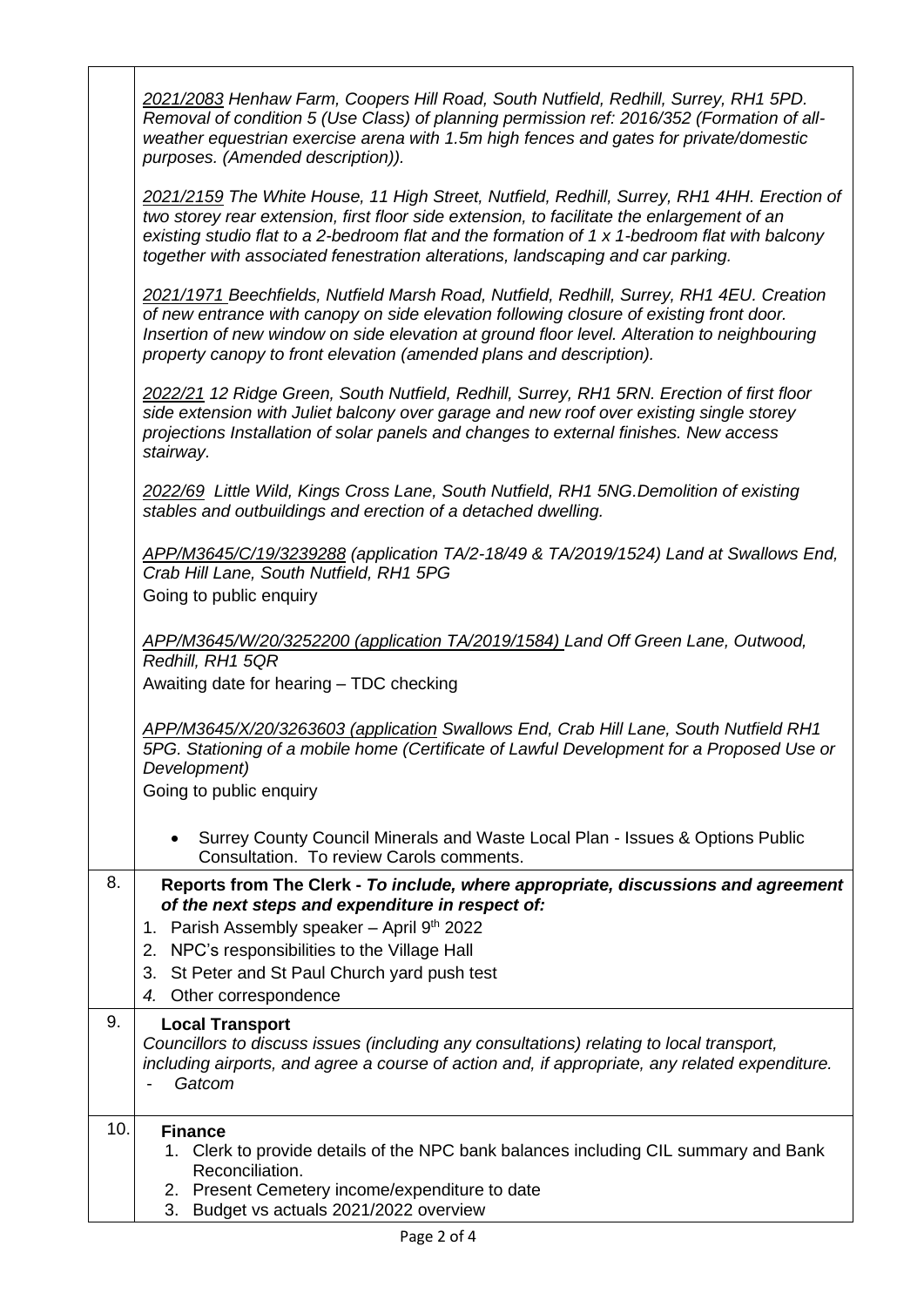| 11. | <b>Coronavirus (COVID19)</b>                                                                                                                                                           |
|-----|----------------------------------------------------------------------------------------------------------------------------------------------------------------------------------------|
|     | To discuss any items that fall under the above title that need agreeing and agree expenditure<br>related to this - to include:                                                         |
|     | Road Monitor update<br>$\bullet$                                                                                                                                                       |
|     | Food Box/COVID-19 Grant update<br>$\bullet$                                                                                                                                            |
|     | Allotment update<br>٠                                                                                                                                                                  |
|     | Cemetery update                                                                                                                                                                        |
|     | Contractors update                                                                                                                                                                     |
|     | Open spaces update (to include Basketball Court discussion)                                                                                                                            |
|     | Staff update<br>Other                                                                                                                                                                  |
| 12. | <b>Police Update</b>                                                                                                                                                                   |
|     | a) Police update                                                                                                                                                                       |
|     | b) CCTV - To update on progress (if necessary)                                                                                                                                         |
| 13. | <b>Community Events</b>                                                                                                                                                                |
|     | <b>Fireworks</b>                                                                                                                                                                       |
|     | Finance/accounts review                                                                                                                                                                |
|     | <b>WE MEET AGAIN'</b>                                                                                                                                                                  |
|     | Any updates or spend required                                                                                                                                                          |
|     | Official Working group to be established and agreed                                                                                                                                    |
| 14. | <b>Grant Applications</b><br>Councillors to consider any applications received and, if appropriate, approve donation(s).                                                               |
| 15. |                                                                                                                                                                                        |
|     | <b>Working Groups</b><br>Councillors to review and discuss the reports from each Working Group and, where<br>appropriate, to agree actions and expenditure.                            |
|     | Clerk to update full council on Committee training that she attended and how this affects<br>1. Highways                                                                               |
|     | a. Review 'Highways Report'<br>b. Speed data review for Mid Street                                                                                                                     |
|     | 2. Staffing - Update from staffing working group                                                                                                                                       |
|     | 3. Cemetery - Update on the Cemetery Working Group report, discuss findings and<br>agree expenditure on proposals where necessary. To include:<br>a. Maintenance Tender                |
|     | b. Open Days – dates for councillors to add to diary and costs to be approved                                                                                                          |
|     | for advertising<br>c. St Peter and St Paul Church yard push test                                                                                                                       |
| 16. | Groundworks, land, and tree management (including cemeteries, allotments, jubilee<br>fields, The Triangle and 'village green')                                                         |
|     | To review and, if appropriate, approve expenditure.                                                                                                                                    |
|     | a) Tree planting Day - March 5th - Official naming of the wood, refreshments, Risk                                                                                                     |
|     | Assessments, cub involvement and signage.<br>Treescape<br>b)                                                                                                                           |
|     | Surrey Hills AONB Boundary Review<br>C)                                                                                                                                                |
|     | Dog fouling<br>d)                                                                                                                                                                      |
| 17. | Marsh – Pond Working party $6th$ February.<br>e)                                                                                                                                       |
|     | Events (public) And Meetings of Outside Bodies (other than transport groups)<br>Councillors to approve, as appropriate, attendees and any related expenditure in respect of<br>events. |